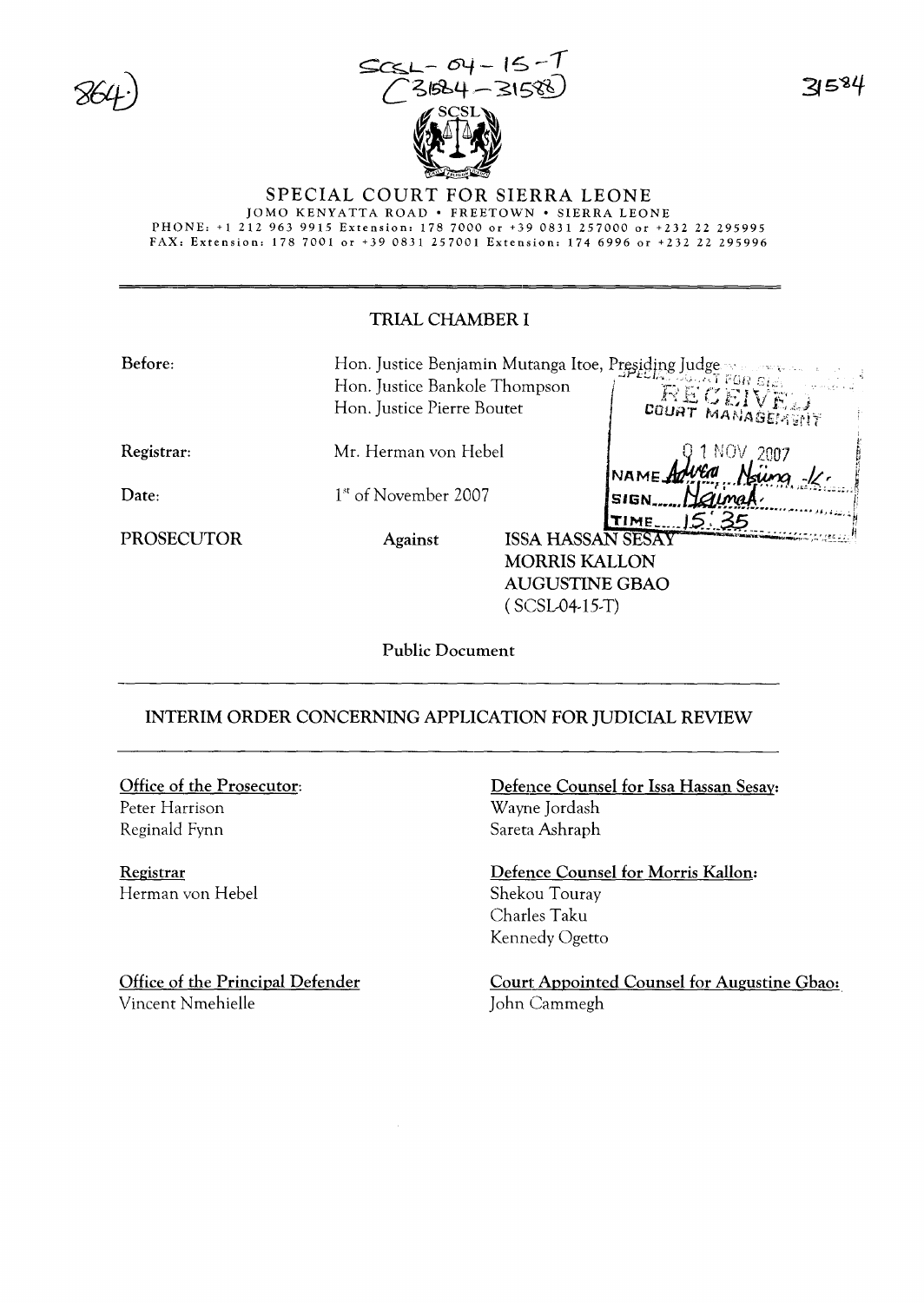TRIAL CHAMBER I ("Trial Chamber") of the Special Court for Sierra Leone ("Special Court") composed of Hon. Justice Benjamin Mutanga Itoe, Presiding Judge, Hon. Justice Bankole Thompson and Hon. Justice Pierre Boutet;

SEIZED of the Application for Judicial Review of Registry's Refusal to Provide Additional Funds for an Additional Counsel as Part of the Implementation of the Arbitration Decision of the 26<sup>th</sup> of April 2007 filed publicly, with public and *ex parte* confidential annexes, by Defence Counsel for the First Accused, Issa Hassan Sesay, *("Sesay* Defence") on the 5<sup>th</sup> of September 2007 ("Application");

NOTING the Response to the Application filed by the Registrar on the  $17<sup>th</sup>$  of September 2007 ("Response") and the Reply thereto filed by the *Sesay* Defence on the 24<sup>th</sup> of September 2007 ("Reply");

NOTING that the Office of the Prosecutor ("Prosecution") has filed no response to the Application;

MINDFUL of the Decision of the Arbitrator in the Matter of an Arbitration Pursuant to Article 9 of the Legal Services Contract and Article 22 of the Directive on the Assignment of Counsel and in the Matter of an Arbitration between Wayne Jordash, Assigned and Lead Counsel for Issa Sesay (Claimant) and the Principal Defender of the Special Court for Sierra Leone  $(1<sup>st</sup>$  Respondent) and the Registrar of the Special Court of the Special Court for Sierra Leone (2<sup>nd</sup> Respondent) rendered on the 26<sup>th</sup> of April 2007 ("Arbitration Decision");

CONSIDERING that negotiations between the parties took place on the  $20<sup>th</sup>$  and  $21<sup>st</sup>$  of July 2007 on the implementation of the Arbitration Decision ("Negotiations") and that it was agreed between the parties in the Negotiations (i) that an enhancement of 40% would be made to the *Sesay* Defence's pre-Arbitration monthly budgetary limit of \$25,000, thereby raising the monthly budgetary limit to  $$35,000$ ;<sup>1</sup> (ii) that this enhancement would

 $4,7$ <sup>1</sup> Application, para 31.<br>Case No. SCSL-04-15-T

1 November 2007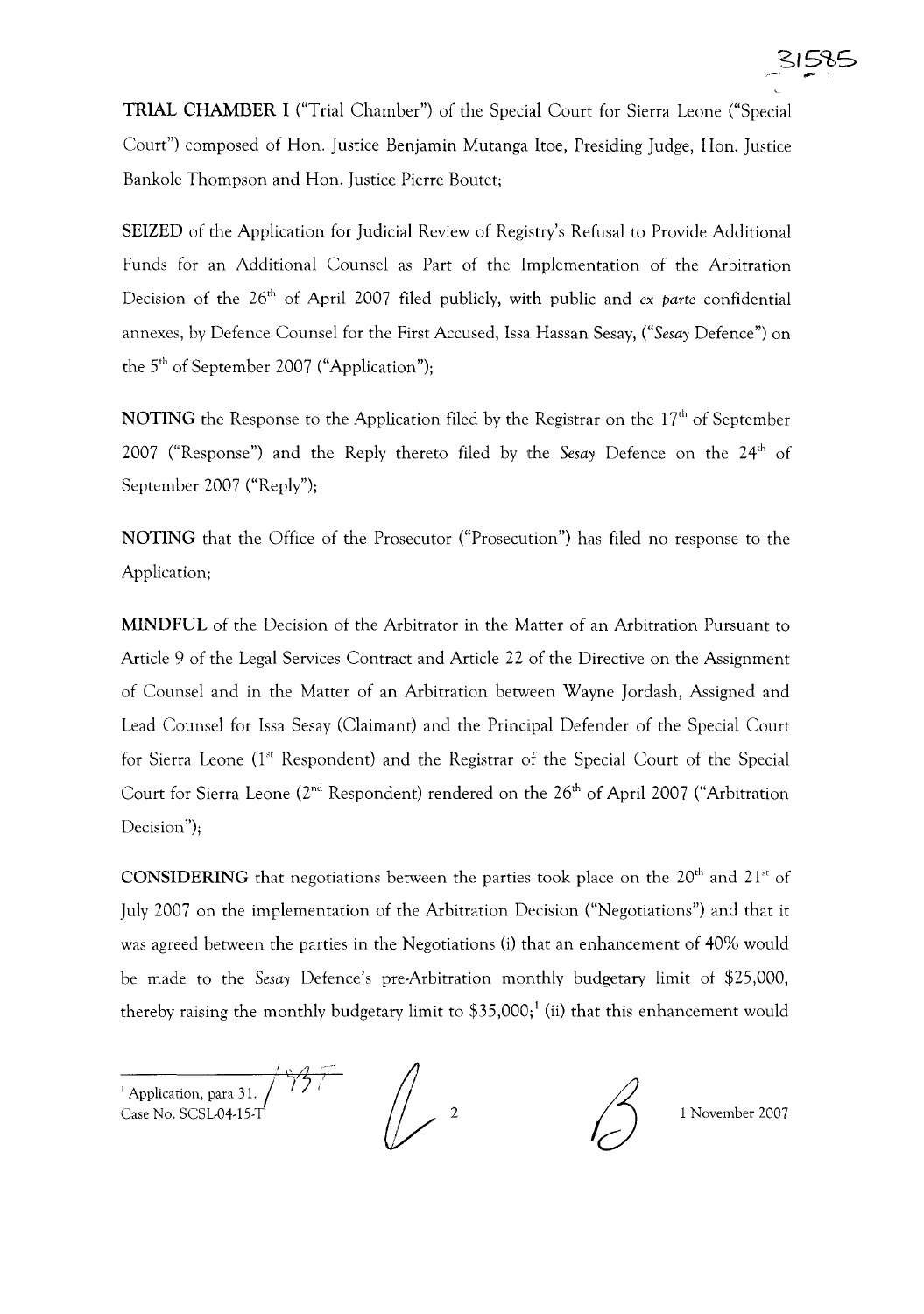be backdated to cover the period from November 2003 to November 2006;<sup>2</sup> and (iii) that funds would be released for the hiring of an international investigator for a period of four months.<sup>3</sup>

**CONSIDERING** the *Sesay* Defence's submission that it was further agreed that a lump sum payment of \$30,000 would be made to the Defence for the purposes of hiring additional co-counsel until the end of the Defence case (estimated at a period of three months at the time of the Negotiations);<sup>4</sup>

**CONSIDERING** the Registrar's contention that there was no such agreement between the parties,<sup>5</sup> but that, in an effort to accommodate the *Sesa*y Defence, the release of an additional \$10,000 per month for the projected three months of the Defence case was proposed with the proviso that, at the conclusion of this period, the monthly disbursement would revert from the enhanced  $$35,000$  to the original  $$25,000$ ;<sup>6</sup>

**CONSIDERING** the *Sesay* Defence's submission that the payment of additional funds for the recruitment of additional Defence counsel is necessary to implement the Arbitration Decision and that the Registrar's refusal to make such funds available above and beyond the agreed funding enhancement is irrational given (i) the size and complexity of the Defence case, the increased workload of the Defence case and the fact that the original budget of \$25,000 was inadequate; (ii) the resources that have been made available to the *Taylor* Defence Team and (iii) the resources provided to the Prosecution;?

**CONSIDERING** that the lack of specificity in the Arbitration Decision precludes the Chamber from making a proper and adequate assessment of the apparent divergence of the parties as to whether the provision of additional funds for the hiring of additional Defence

*, Ibid.*

<sup>1</sup> *Ibid.*

<sup>4</sup> *Ibid.,* paras 31-32.

<sup>5</sup> Response, para 16.

- <sup>o</sup> *Ibid.,* paras 19-20.
- 

 $^7$  Application, para 4. See also Reply, paras 10-33. Case No. SCSL-G4-15-T 3 1 November 2007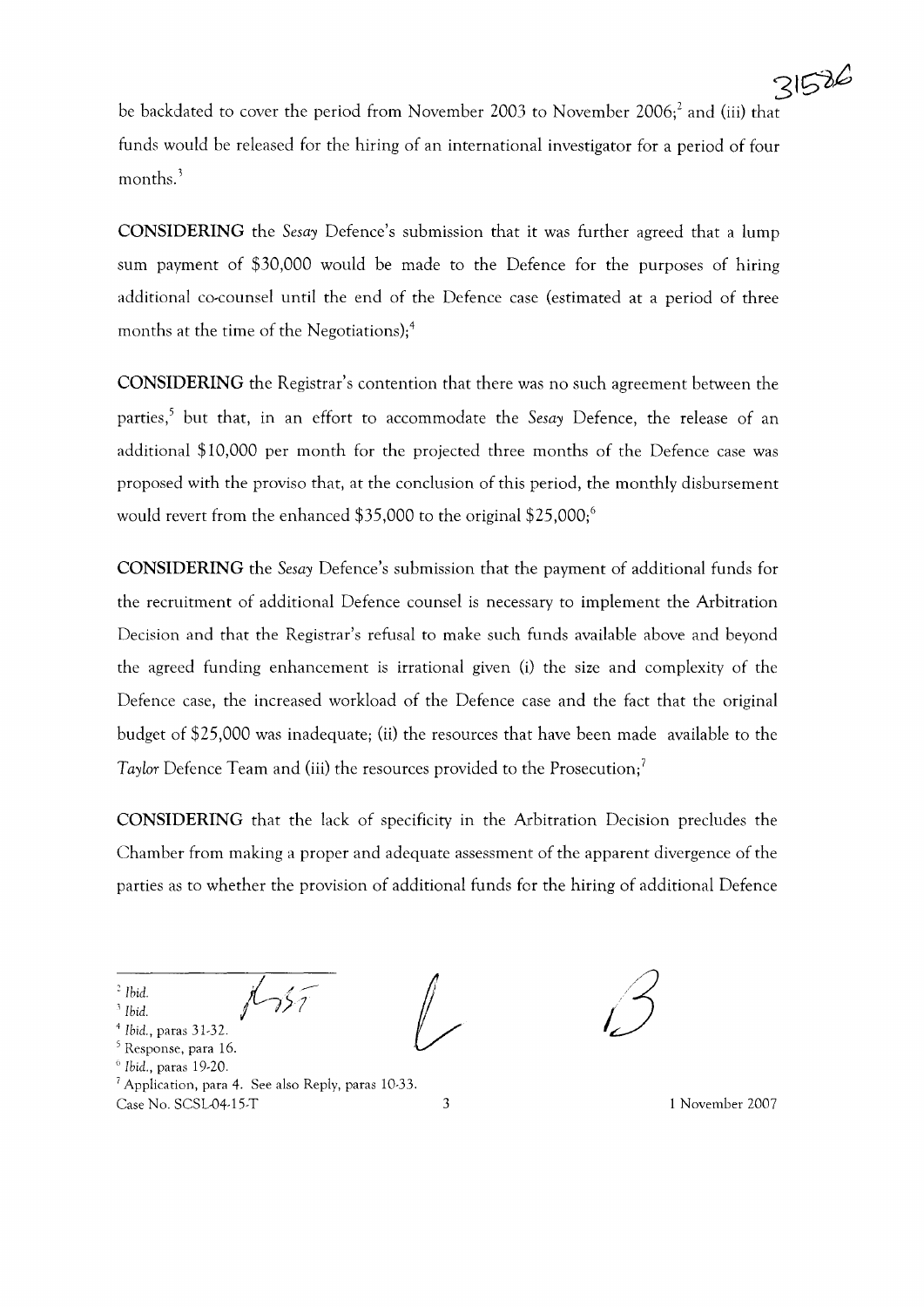counsel was envisioned by the Arbitrator as essential to the implementation of his Decision;

**CONSIDERING** that, in these circumstances, the making of any determination would be premature;

**PURSUANT** to Article 17 of the Statute of the Special Court ("Statute") and Rules 26bis, 33(B) and 54 of the Rules of Procedure and Evidence ("Rules");

#### **THE TRIAL CHAMBER ORDERS AS FOLLOWS**

- 1. That the Registrar, the Principal Defender and the *Sesay* Defence, respectively, provide the Chamber, by Monday, the 5<sup>th</sup> of November 2007 at 4:00 p.m., with:
	- (i) The terms of the Legal Services Contract made between the Office of the Principal Defender and the Defence Teams for the First, Second and Third Accused and, in particular, the rates paid at the start of the case to those Defence Teams for out-of-Court preparation and for days in Court;
	- (ii) Any information concerning amendment of the said rates since the start of the case and, where such amendments have taken place, the rate actually paid;
- 2. That the Registrar, the Principal Defender and the *Sesay* Defence, respectively, provide the Chamber with the following information by Monday, the  $5<sup>th</sup>$  of November 2007 at 4:00 p.m.:
	- (i) What, in addition to the Arbitration Decision, formed the basis of the discussions during the Negotiations between the parties with regard to the enhancement of the Defence's pre-Arbitration monthly budgetary limit, eventually leading an agreed enhancement in the order of 40%;

I  $/$  $\zeta$ 27 Case No. SCSL04-15-T  $\begin{pmatrix} 1 & 1 & 1 & 1 \end{pmatrix}$  1  $\begin{pmatrix} 1 & 1 & 1 \end{pmatrix}$  1 November 2007

31587